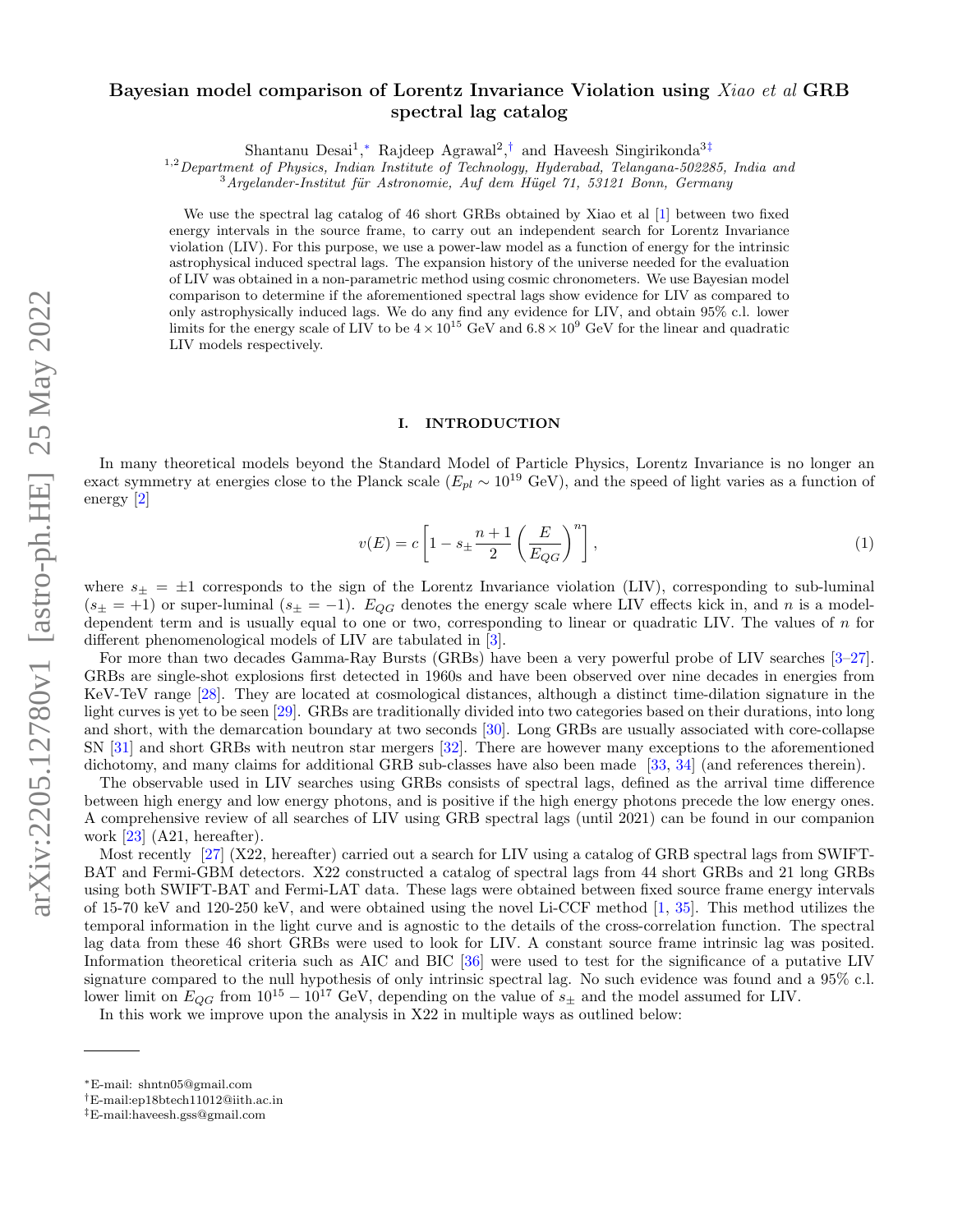- Firstly, instead of a constant intrinsic spectral lag, we assume the same phenomenological model for the intrinsic spectral lag as in A21 (and also  $[20, 37]$  $[20, 37]$  $[20, 37]$ ).
- In the expression of LIV, instead of assuming the ΛCDM model, we use a non-parametric model-independent method for parameterizing the expansion history of the universe.
- We incorporate the uncertainty due to the bin widths of both the higher and lower energy bins in the likelihood used for the analysis.
- Finally, we use Bayesian model comparison for assessing the significance of LIV, instead of information theoretical considerations. Bayesian model comparison is more robust compared to AIC/BIC based tests of model comparison [\[36,](#page-6-10) [38,](#page-6-13) [39\]](#page-6-14).

The outline of this manuscript is as follows. We discuss the dataset and analysis methodology in Sect. [II.](#page-1-0) Our results are outlined in Sect. [III](#page-2-0) and we conclude in Sect. [IV.](#page-2-1)

# <span id="page-1-0"></span>II. DATASET AND ANALYSIS

# A. Data

The dataset used for the analysis consists of spectral lags of 46 short GRBs collated in X22 using the Li-CCF technique. The spectral lags have been calculated using both Swift-BAT (44 GRBs) and Fermi-GBM (14 GRBs). X22 have shown that the spectral lags from both the detectors are consistent with each other within  $1\sigma$ . For our analysis, we use the Swift derived spectral lags for 44 GRBs and the Fermi-GBM lags for two GRBs, namely 200826A and 170817A. The spectral lags were measured in a fixed rest frame energy intervals of 120-250 keV with respect to 15-70 keV.

#### B. Model for Spectral Lags

The analysis methodology used in this work is the same as that used in A21. We briefly recap this analysis, while more details can be found in A21. The first step in our analysis involves constructing a model for the observed spectral lags. This lag for a GRB located at redshift  $(z)$  can be written as the sum of two components:

$$
\Delta t_{obs} = (1+z)\Delta t_{int}^{rest} + \Delta t_{LIV}
$$
\n(2)

where  $\Delta t_{int}^{rest}$  is the intrinsic time delay due to astrophysical emission and  $\Delta t_{LIV}$  is the lag due to LIV. We use the following model for the intrinisc time lag (first proposed by  $[40]$ ):

$$
\Delta t_{int}^{rest} = \tau \left[ \left( \frac{E}{keV} \right)^{\alpha} - \left( \frac{E_0}{keV} \right)^{\alpha} \right]
$$
 (3)

This intrinsic model was empirically determined by modelling the single-pulse properties of about 50 GRBs [\[41\]](#page-6-16). The LIV-induced lag is given by  $[42]$ :

<span id="page-1-1"></span>
$$
\Delta t_{LIV} = -\left(\frac{1+n}{2H_0}\right) \left(\frac{E^n - E_0^n}{E_{QG,n}^n}\right) \frac{1}{(1+z)^n} \int_0^z \frac{(1+z')^n}{h(z')} \, dz' \tag{4}
$$

where  $E_{QG,n}$  is the quantum gravity scale, above which LIV is switched; E and  $E_0$  correspond to the upper and lower energy intervals, equal to 42.5 keV and 185 keV, corresponding to the mid-point of the lower and upper energy bins, respectively. In Eq. [4,](#page-1-1)  $n = 1$  and  $n = 2$  corresponds to linear and quadratic LIV models, respectively. This parametric form for  $\Delta t_{LIV}$  corresponds to  $s_+ = 1$  (cf. Eq. [1\)](#page-0-3). In Eq. [4,](#page-1-1)  $h(z) \equiv \frac{H(z)}{H_0}$  $\frac{H(z)}{H_0}$  is the dimensionless Hubble parameter as a function of redshift. For the current standard  $\Lambda$ CDM model [\[43\]](#page-6-18),  $h(z) = \sqrt{\Omega_M(1+z')^3 + \Omega_\Lambda}$ . This parametric form has been used in X22. In this work, similar to A21, we have evaluated the last term in the integrand non-parametrically using Gaussian Process Regression (GPR) [\[44\]](#page-6-19). The dataset used for GPR consists of cosmic chronometers  $[45]$ . We used the same chronometer dataset as in A21 (See also  $[46]$ ). Details of this non-parametric regression using GPR can be found in A21 and some of our other works [\[46,](#page-6-21) [47\]](#page-6-22).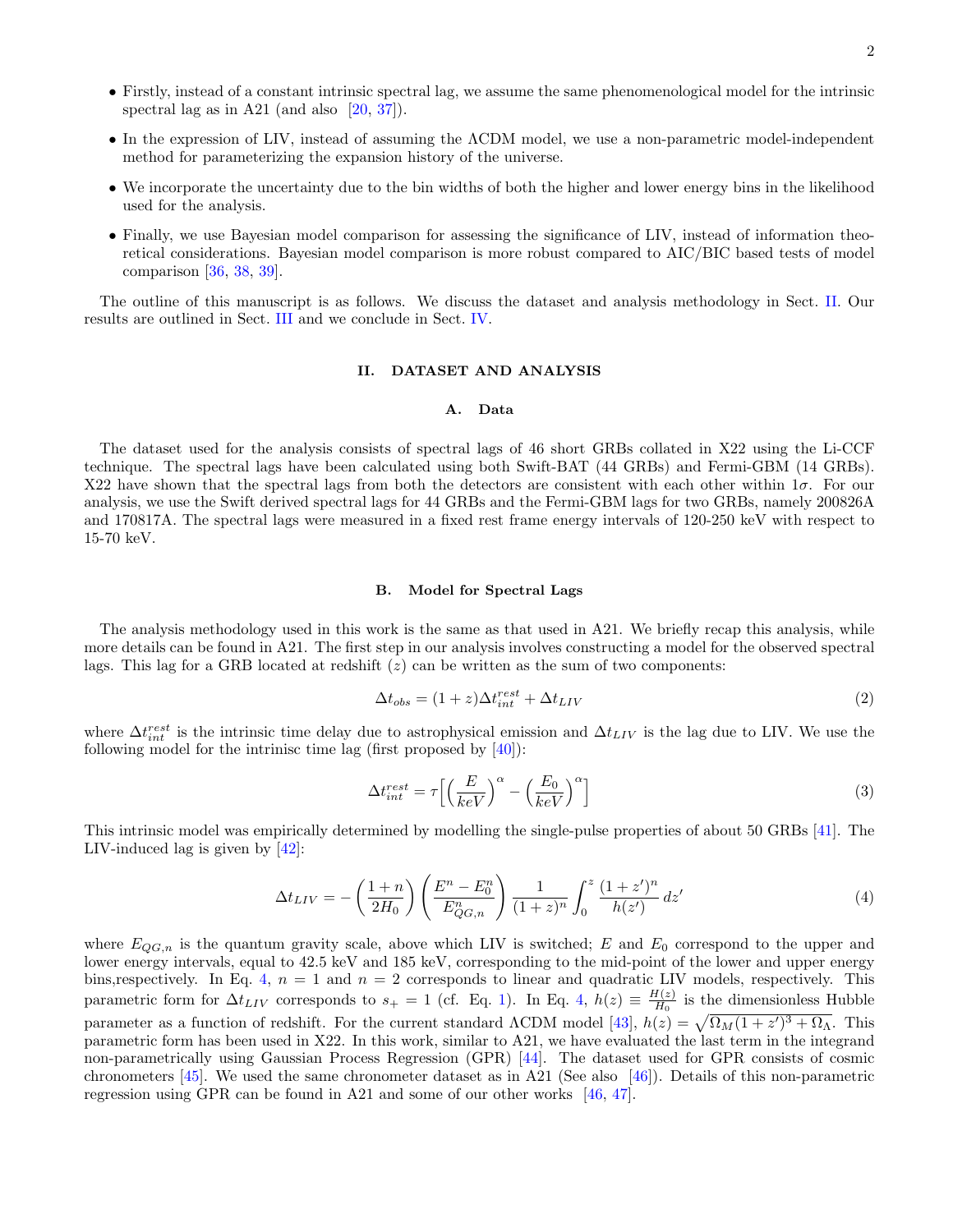### C. Model Comparison

We evaluate the significance of any LIV using Bayesian Model Comparison. To evaluate the significance of a model  $(M_2)$  as compared to another model  $(M_1)$ , one usually calculates the Bayes factor  $(B_{21})$  given by:

<span id="page-2-2"></span>
$$
B_{21} = \frac{\int P(D|M_2, \theta_2) P(\theta_2|M_2) d\theta_2}{\int P(D|M_1, \theta_1) P(\theta_1|M_1) d\theta_1}
$$
\n(5)

where  $P(D|M_2, \theta_2)$  is the likelihood for the model  $M_2$  given the data D and  $P(\theta_2|D)$  denotes the prior on the parameter vector  $\theta_2$  of the model  $M_2$ . The denominator in Eq. [5](#page-2-2) denotes the same for model  $M_1$ . If  $B_{21}$  is greater than one, then model 2 is preferred over model 1 and vice-versa. The significance can be qualitatively assessed using the Jeffreys' scale [\[48\]](#page-6-23). More details on Bayesian model comparison can be found in various reviews [\[38,](#page-6-13) [39,](#page-6-14) [48\]](#page-6-23) as well as some of our past works [\[36,](#page-6-10) [46,](#page-6-21) [49,](#page-6-24) [50\]](#page-6-25) in addition to A21.

In this case, the model  $M_1$  corresponds to the hypothesis, where the spectral lags are produced by only intrinsic astrophysical emission, whereas  $M_2$  corresponds to the lags being described by Eq [4.](#page-1-1) To calculate the Bayes factor, we need a model for the likelihood  $(\mathcal{L})$  described by

$$
\mathcal{L} = \prod_{i=1}^{N} \frac{1}{\sigma_{tot} \sqrt{2\pi}} \exp\left\{-\frac{[\Delta t_i - f(\Delta E_i, \theta)]^2}{2\sigma_{tot}^2}\right\},\tag{6}
$$

where  $\Delta t_i$  denotes the observed spectral lag data,  $\sigma_{tot}$  denotes the total uncertainty which is given by

$$
\sigma_{tot}^2 = \sigma_t^2 + \left(\frac{\partial f}{\partial E}\right)^2 \sigma_E^2 + \left(\frac{\partial f}{\partial E_0}\right)^2 \sigma_{E0}^2. \tag{7}
$$

where f corresponds to the particular model been tested;  $\sigma_t$  is the uncertainty in the spectral lag;  $\sigma_E$  and  $\sigma_{E0}$ correspond to the half-bin size of the upper and lower energy intervals, which are equal to 27.5 keV and 65 keV, respectively. The last ingredient we need to evaluate Eq. [5](#page-2-2) are the priors for the three models. We have used uniform priors for  $\alpha$  and  $\tau$ , and log-uniform priors on  $E_{QG}$ . The prior ranges for all these parameters can be found in Table [II.](#page-3-0)

# <span id="page-2-0"></span>III. RESULTS

Similar to A21, we used the Nested Sampling package dynesty [\[51\]](#page-6-26) for calculating the Bayesian evidences. The 68% and 90% marginalized credible intervals for the model parameters obtained from this sampling can be found in Figs. [1,](#page-3-1) [2,](#page-4-0) [3](#page-5-3) for the null hypothesis, linear LIV model, and quadratic LIV model, respectively. The Bayes factor for the linear and quadratic LIV models compared to the null hypothesis, as well as the  $\chi^2/dof$  for all the three models can be found in Table [II.](#page-3-0) We see that the Bayes factors for both the the LIV hypotheses compared to the null hypothesis of only intrinsic astrophysical emission is close to one, indicating that there is no evidence for LIV. The  $\chi^2/dof$  for all the three models is close to one, indicating that all of them provide reasonably good fits.

We do not get closed contours for  $E_{QG}$  for both the LIV models. Therefore, we set lower limits using the same method as A21, following the prescription in [\[6\]](#page-5-4), which we outline below.

<span id="page-2-3"></span>
$$
\frac{\int_{E_{QG}}^{E_{\infty}} L_{marg}(x)dx}{\int_{E_{\infty}}^{E_{\infty}} L_{marg}(x)dx} = 0.68,
$$
\n(8)

where  $L_{marg}(x)$  is the likelihood obtained after marginalizing over the nuisance parameters ( $\tau$  and  $\alpha$ ), and  $E_{\infty}$  =  $10^{19}GeV$ , corresponding to the Planck scale. To evaluate Eq. [8,](#page-2-3) we use the dynesty package and the same priors as in Table [I.](#page-3-2) The 95% c.l. lower limit on  $E_{QG}$  is then given by for  $E_{QG} > 4 \times 10^{15}$  GeV and  $E_{QG} > 6.8 \times 10^9$  GeV for linear LIV and quadratic LIV, respectively.

# <span id="page-2-1"></span>IV. CONCLUSIONS

In a recent work, X22 carried out a search for LIV from the spectral lags of 46 short GRBs between two fixed energy intervals in the source frame: 120-250 keV and 15-70 keV. This work complements the numerous studies of LIV previously done using long GRBs.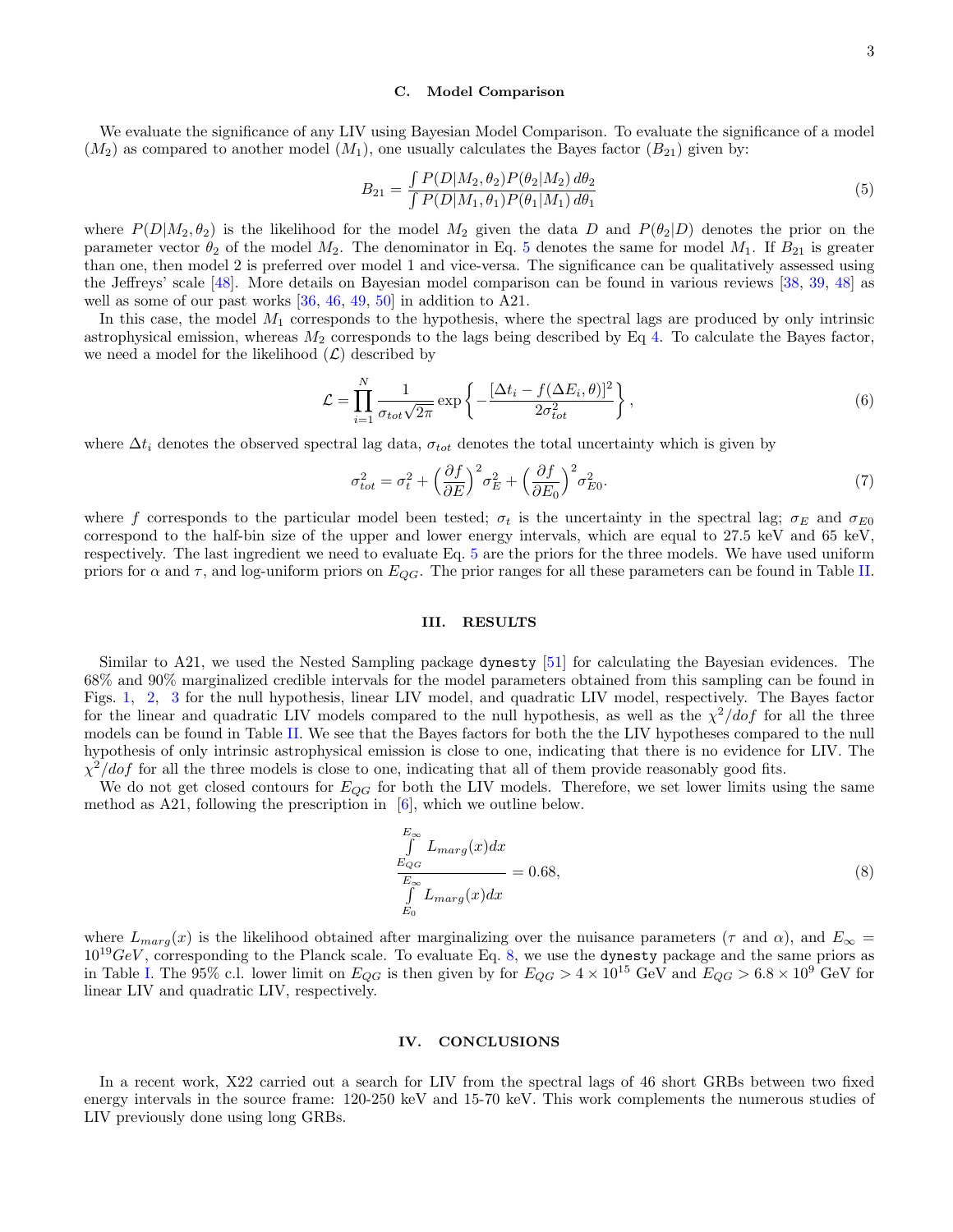| Parameter                         | Prior   |        | $ \text{Minimum} $ Maximum |
|-----------------------------------|---------|--------|----------------------------|
| $\alpha$                          | Uniform | $-0.5$ | 0.5                        |
|                                   | Uniform | $-5$   |                            |
| $ \log_{10}(E_{QG}/GeV) $ Uniform |         |        | 19                         |

TABLE I: Priors used for the calculation of Bayesian evidence for all the three models considered hitherto.

<span id="page-3-2"></span>

<span id="page-3-1"></span>FIG. 1: The marginalized 68% and 90% credible regions for the parameters of the null hypothesis of the observed time lags being only due to intrinsic emission. The marginalized best-fit estimates for  $\tau$  and  $\alpha$  are depicted in the figure.

|               |         | No LIV $(n=1)$ LIV $(n=2)$ LIV |         |
|---------------|---------|--------------------------------|---------|
| $\chi^2$ /DOF | 55.8/44 | 51.3/43                        | 52.6/43 |
| Bayes Factor  |         | 0.3                            |         |

<span id="page-3-0"></span>TABLE II: Bayesian statistical significance of the two LIV models as compared to the null hypothesis of only intrinsic emission. We also provide the  $\chi^2$ /DOF for all the three models, where DOF is equal to the total number of data points minus the number of free parameters. The Bayes factor shows negligible evidence for LIV for both the models. The  $\chi^2/\text{DOF}$  show reasonable fits for all the models.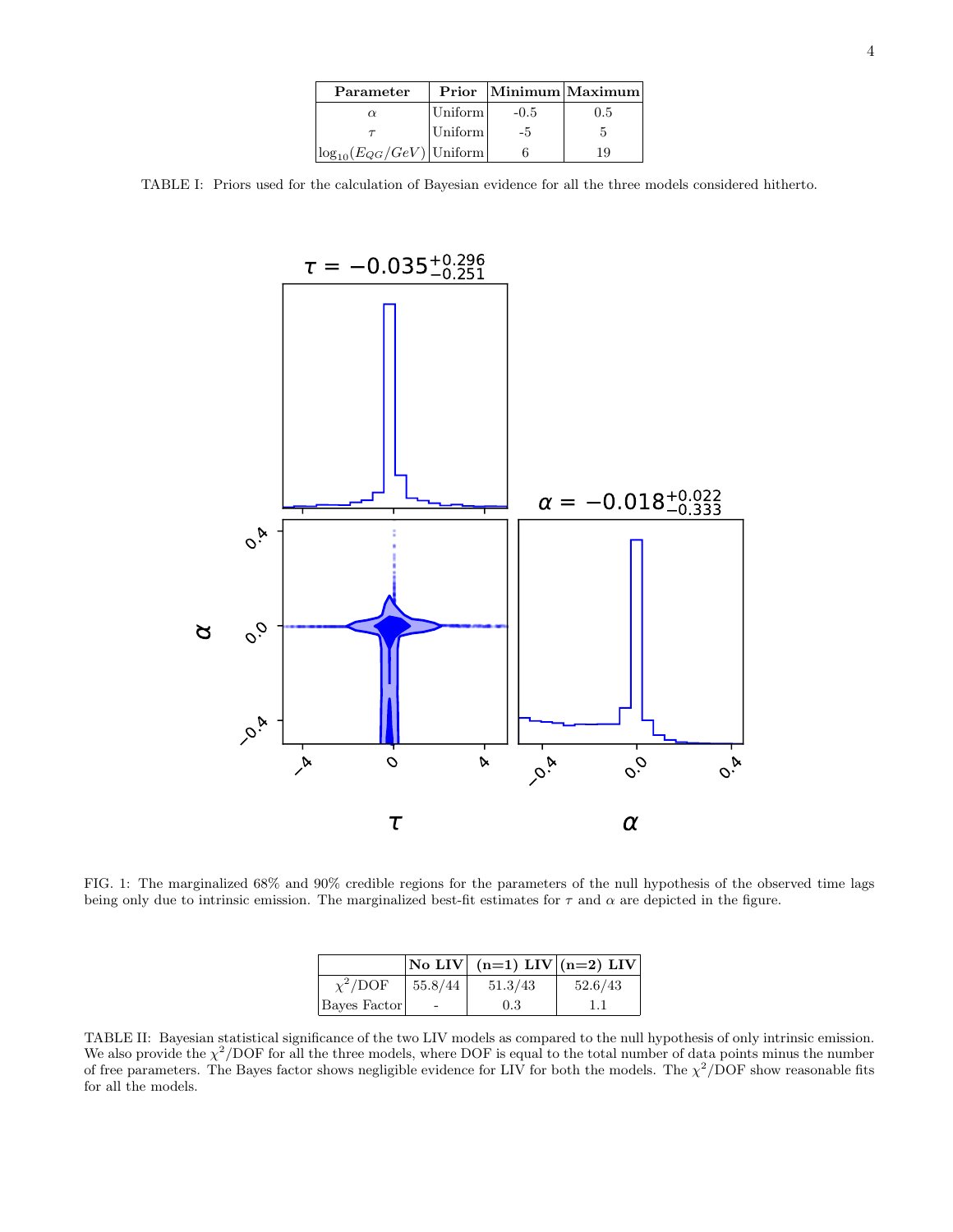

<span id="page-4-0"></span>FIG. 2: The marginalized 68% and 90% credible regions for the linear LIV model, corresponding to  $n = 1$  in Eq. [4.](#page-1-1) Since, no closed contour for  $E_{QG}$  is obtained, we only set lower limits on  $E_{QG}$ , given by  $E_{QG} > 4 \times 10^{15}$  GeV at 95% c.l.

In this work, we carried out an independent search for LIV using the aforementioned spectral lag data following the same methodology as our previous work [\[23\]](#page-6-8). Instead of assuming a constant model for the intrinsic emission as in X22, we used the same power-law model as a function of energy for the intrinsic emission as in A21. We parameterized the expansion history of the universe (needed to evaluate the LIV-induced lag) in a model-independent way using cosmic chronometers. We search for both linear and quadratic LIV violation.

The marginalized credible intervals for the parameters of all three of our models can be found in Fig. [1,](#page-3-1) Fig. [2,](#page-4-0) and Fig. [3.](#page-5-3) Since we do not get closed contours for  $E_{QG}$ , we set 95% c.l. lower limits using the same method as in [\[6\]](#page-5-4). We find that  $E_{QG} > 4 \times 10^{15}$  GeV and  $E_{QG} > 6.8 \times 10^9$  for linear LIV and quadratic LIV, respectively.

The  $\chi^2$ /dof for all the three models are close to one (cf. Table [II\)](#page-3-0) indicating that all the models provide an adequate description of the data. The results of Bayesian model comparison for the two LIV hypotheses compared to the null hypothesis are shown in Table [II.](#page-3-0) We find that the Bayes factors are close to one, indicating that there is no evidence that spectral lags are induced due to LIV. Note that this is in contrast to the datasets analyzed in A21 (and references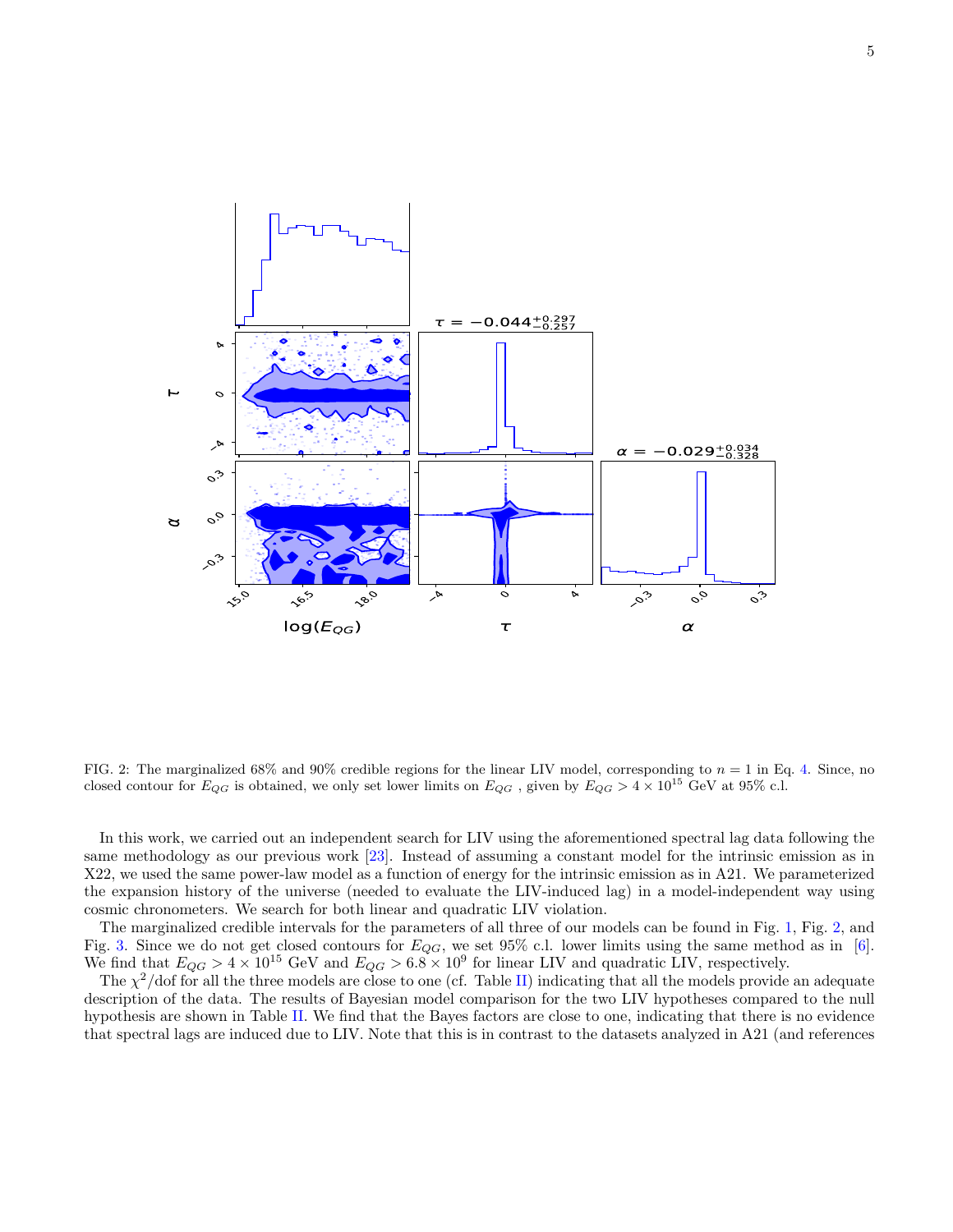

<span id="page-5-3"></span>FIG. 3: The marginalized  $68\%$  and  $90\%$  credible regions for the quadratic LIV model, corresponding to  $n = 2$  in Eq. [4.](#page-1-1) Since, no closed contour for  $E_{QG}$  is obtained (similar to Fig. [2\)](#page-4-0), we only set lower limits on  $E_{QG}$ , given by  $E_{QG} > 6.8 \times 10^9$  GeV at 95% c.l.

therein), which showed strong or decisive significance for LIV as compared to only intrinsic-induced lags.

- <span id="page-5-0"></span>[1] S. Xiao, S. L. Xiong, S. N. Zhang, L. M. Song, F. J. Lu, Y. Huang, C. Cai, Q. B. Yi, X. Y. Song, W. Chen, et al., Astrophys. J. 920, 43 (2021).
- <span id="page-5-1"></span>[2] G. Amelino-Camelia, J. Ellis, N. E. Mavromatos, D. V. Nanopoulos, and S. Sarkar, Nature (London) 395, 525 (1998).
- <span id="page-5-2"></span>[3] Y. Pan, J. Qi, S. Cao, T. Liu, Y. Liu, S. Geng, Y. Lian, and Z.-H. Zhu, Astrophys. J. 890, 169 (2020), 2001.08451.
- [4] G. Amelino-Camelia, J. Ellis, N. E. Mavromatos, D. V. Nanopoulos, and S. Sarkar, Nature (London) 393, 763 (1998), astro-ph/9712103.
- [5] J. Ellis, N. E. Mavromatos, D. V. Nanopoulos, and A. S. Sakharov, Astron. & Astrophys. 402, 409 (2003), astroph/0210124.
- <span id="page-5-4"></span>[6] J. Ellis, N. E. Mavromatos, D. V. Nanopoulos, A. S. Sakharov, and E. K. G. Sarkisyan, Astroparticle Physics 25, 402 (2006), astro-ph/0510172.
- [7] A. A. Abdo, M. Ackermann, M. Ajello, K. Asano, W. B. Atwood, M. Axelsson, L. Baldini, J. Ballet, G. Barbiellini, M. G. Baring, et al., Nature (London) 462, 331 (2009), 0908.1832.